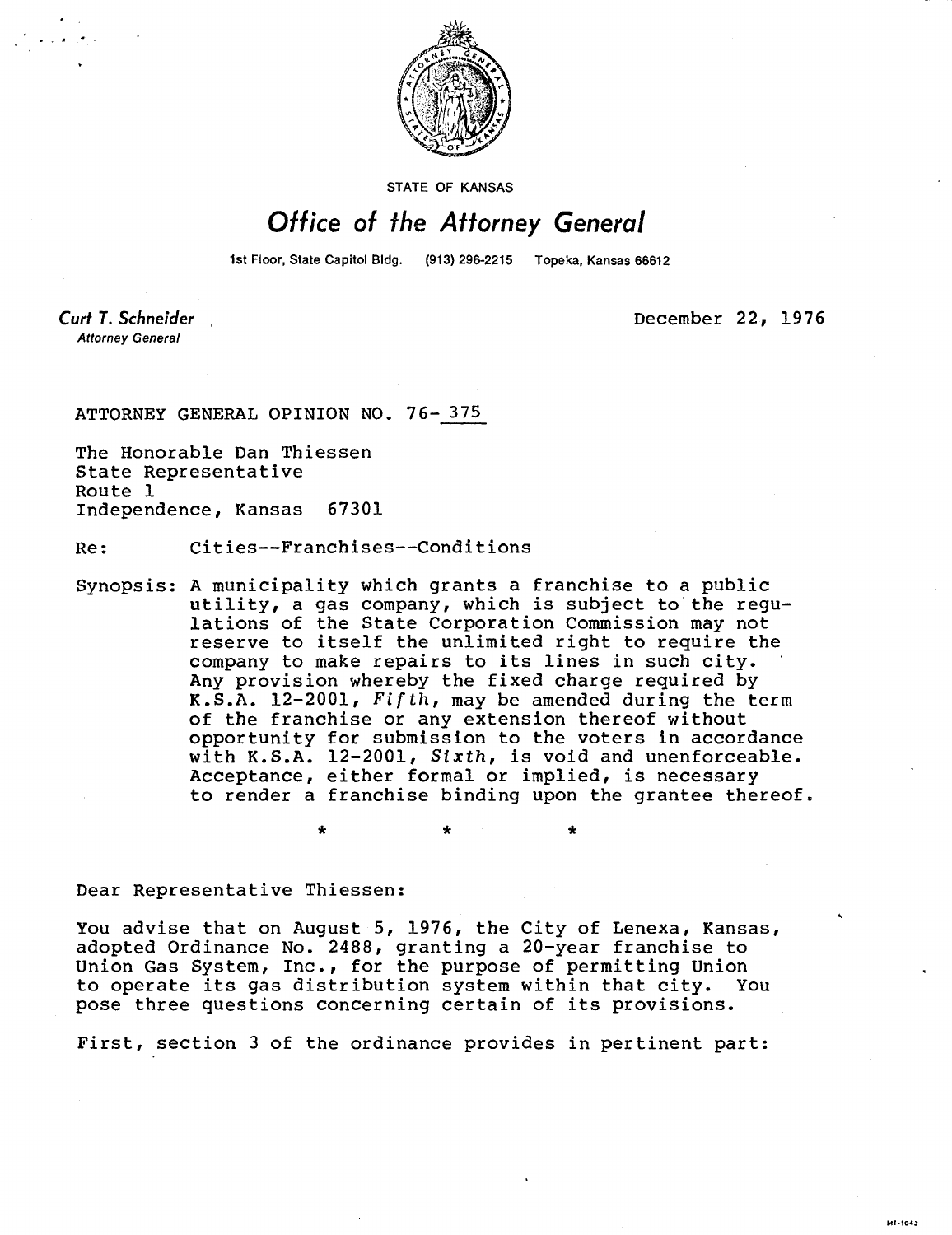The Honorable Dan Thiessen Page Two December 22, 1976

> "That in consideration of and as compensation for the right, privilege and franchise hereby granted, the Grantee [Union), its successors and assigns, shall furnish gas at such pressure and of such quality as shall be designated by lawful orders of the State Corporation Commission . . . ; shall furnish free of cost to each consumer a recognized standard meter or other instrument for measurement of gas sold or computation of consumer's bills . . . . The Company shall maintain all lines in good repair and as leak-free as reasonably possible. The Company shall make repairs requested by the City that the City deems necessary." [Emphasis supplied.]

In Pelican Transfer & Storage Co. v. Kansas Corporation Commission, 195 Kan. 76, 402 P.2d 762 (1965), the court stated thus:

> "It is abundantly clear that the legislature has vested original, exclusive, primary jurisdiction in the commission to hear and determine all questions with respect to the supervision and regulation of motor carriers operating in this state." 195 Kan. at 80.

Although speaking of motor carriers, the jurisdiction of the Commission over public utilities rests upon the same statutory base, and is likewise original and exclusive.

The question you pose is whether the italicized language in the ordinance quoted above represents an intrusion by the municipality into an area over which the State Corporation Commission has exclusive jurisdiction. K.S.A. 66-1,150 states in pertinent part thus:

> "The state corporation commission is hereby authorized to adopt such rules and regulations as may be necessary to be in conformance with the natural gas pipeline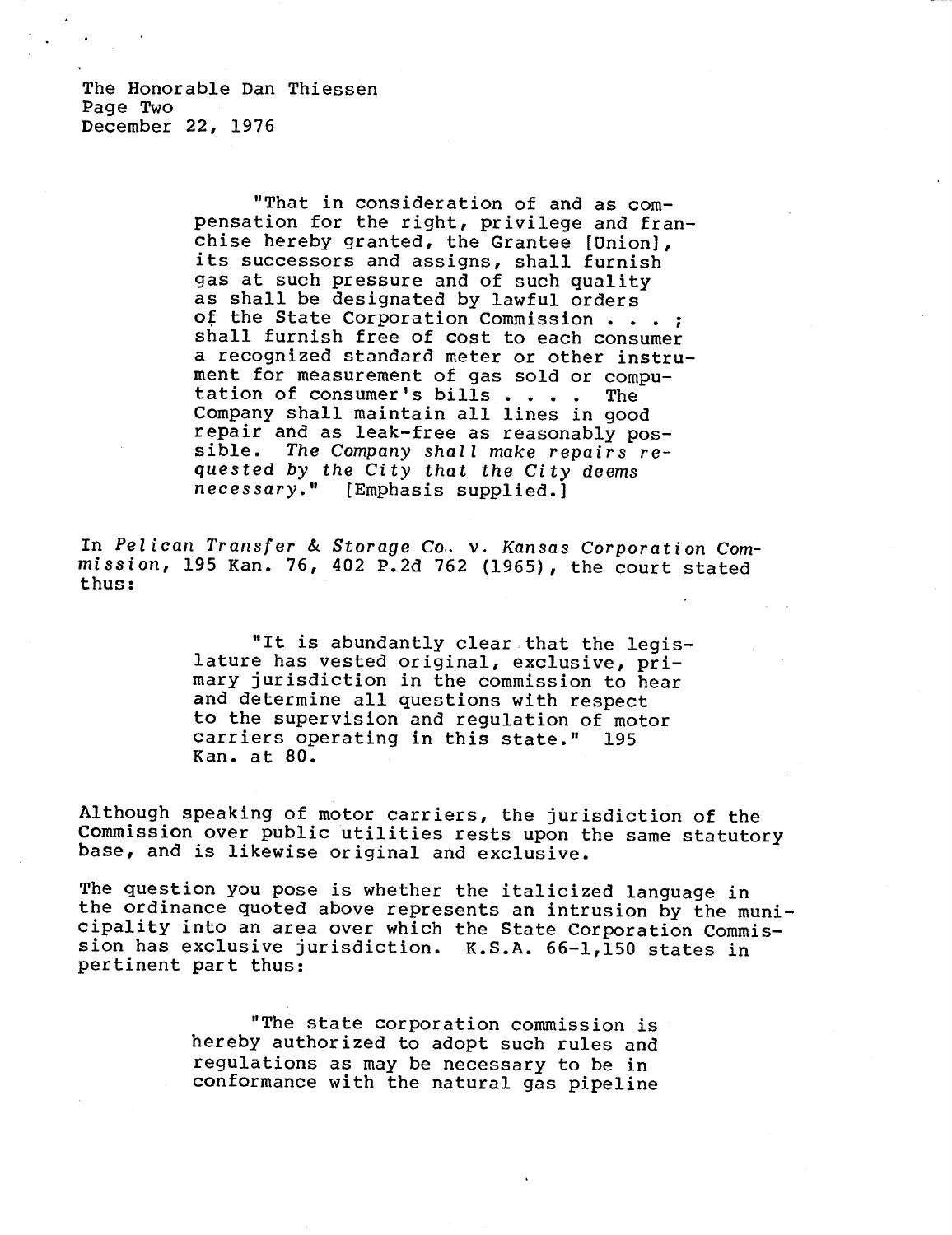The Honorable Dan Thiessen Page Three December 22, 1976

> safety act of 1968 (49 USCA 1671 et seq.) For the purpose of gas pipeline safety such rules and regulations shall be applicable to all public utilities and all municipal corporations or quasi-municipal corporations rendering gas utility service, the exemption provisions of K.S.A. 1970 Supp. 66-104, 66-131 and related statutes notwithstanding."

Violation of such rules and regulations may incur civil penalties of not to exceed \$1,000 for each violation. You advise that pursuant to this authority, the Commission has adopted the regulations of the Office of Pipeline Safety of the U.S. Department of Transportation through a series of orders in Docket No. 91,100-U.

You question the italicized language in section 3 of the ordinance quoted above on the assumption that very foreseeably, the city may deem necessary and request repairs to Union's system which, if made, would not be in compliance with the rules and regulations adopted by the Commission. If the city were expressly to reserve to itself the power to govern the interpretation and enforcement of the rules and regulations of the Commission which were adopted pursuant to K.S.A. 66-1,150, it would clearly be invading the province of the Commission. If, e.g., the city were to reserve to itself in the franchise ordinance the right to require repairs which it deemed necessary in accordance with the Natural Gas Pipeline Safety Act or with rules and regulations of the State Corporation Commission, that reservation of authority would impinge upon the exclusive jurisdiction of the Commission to administer and interpret its own rules and regulations. By the same token, the city may not require repairs which would render any portion of the system in violation of the rules and regulations adopted by the Commission under K.S.A. 66-1,150. Within these obvious limitations on the authority of the city, there may remain some repairs which would not offend the jurisdiction of the Commission.

The present power which is reserved to the city to require repairs is entirely unlimited, however, and constitutes the city a separate and independent authority over the maintenance of the company's lines concurrent with the State Corporation Commisison itself. In Kansas Power & Light Company v. City of Great Bend, 172 Kan. 126, 238 P.2d 544 (1951), the court stated thus, emphasizing the state preemption of utility regulation: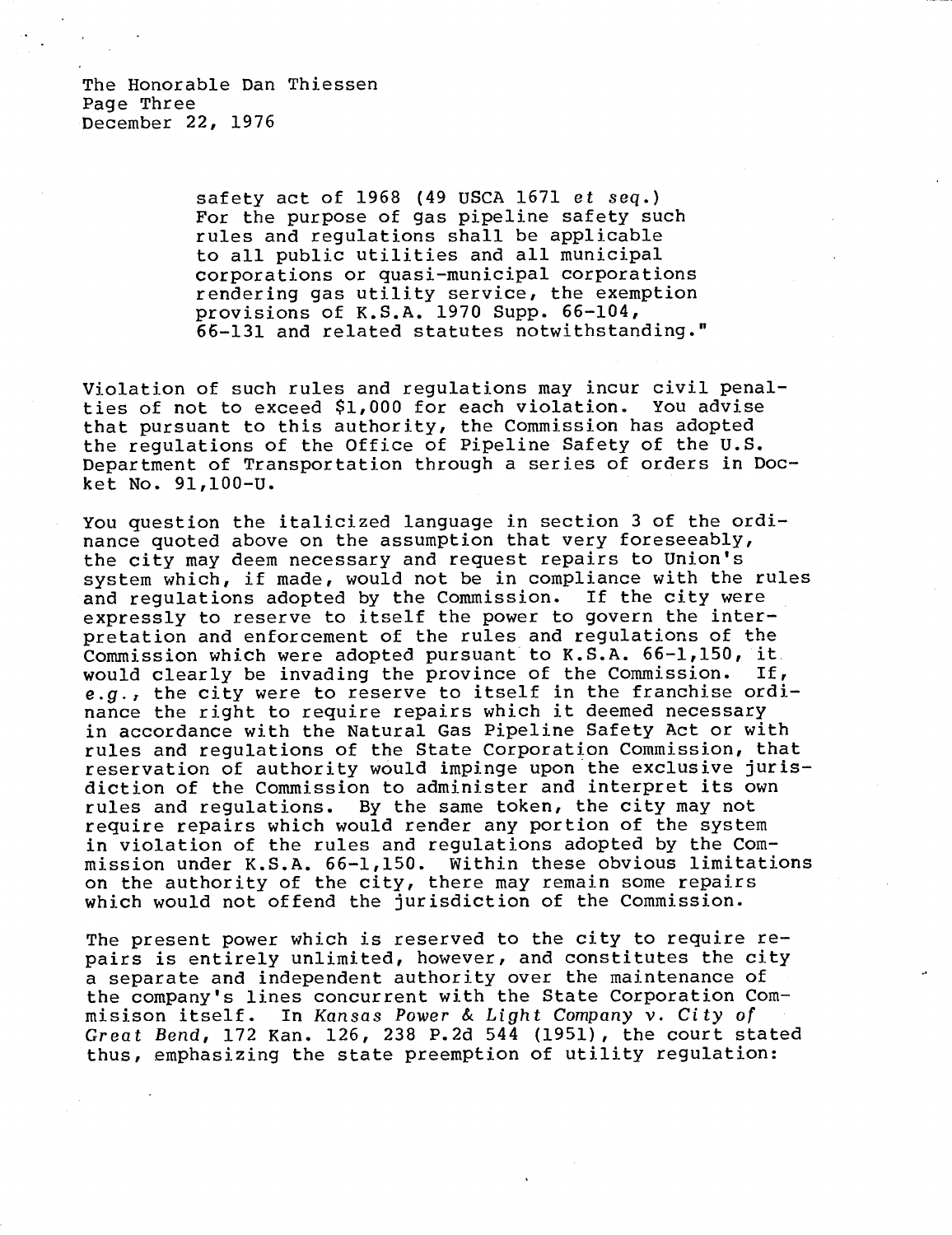The Honorable Dan Thiessen Page Four December 22, 1976

> "Utilities serving municipalities are not only subject to the above regulatory authority of the State Corporation Commission but their services, facilities, expenditures and contracts as well as the business policies established by their rules and regulations are subject to the authority of such Commission. In the case of gas utilities, the authority extends even to details respecting the installation of regulatory and pressure gauges and so forth. . . . In no other field of business is the authority to regulate so completely reserved to and exercised by the state as in the case of public utilities." 172 Kan. at 129.

There may be some repairs which the city might require which would not compromise compliance with the rules and regulations of the Commission. Indeed, there may be repairs which the city might require which would be entirely unrelated to any matters covered by those rules and regulations. However, whether a requested repair did or did not compromise Commission regulations could only be determined by the Commission itself, and not by the city. And in a very foreseeable instance, whether a requested repair would affect any matter covered by the Commisison's rule and regulations would itself require interpretation of those rules and regulations, and only the Commission has that interpretive authority, subject, of course, to judicial review.

In short, there seems to be little legal basis for the city to assume any regulatory authority whatever over the maintenance and repairs of the lines of the company. Certainly, the language in the present ordinance respecting repairs is clearly overbroad and permits the city to require repairs without regard to the company's compliance with the rules and regulations of the Commission. Ordinarily, if the city believes that certain repairs are needed in the interest of safety or otherwise, it may apply to the Commission for an appropriate order. An attempt by the city to forestall resort to the Commission, and to assume such regulatory authority itself conflicts with the long history of exclusive state regulation of public utilities in Kansas.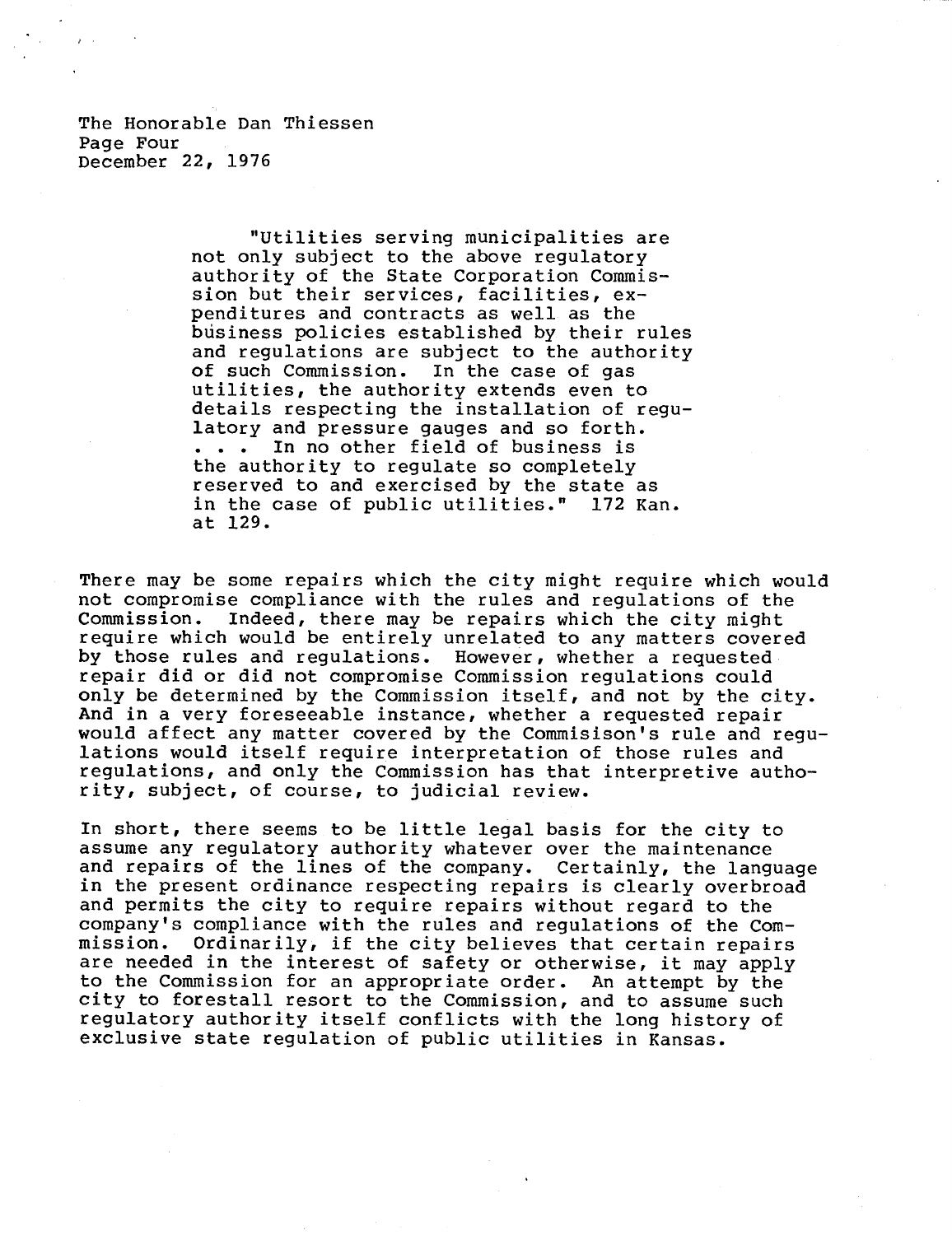The Honorable Dan Thiessen Page Five December 22, 1976

So construed, there is in my judgment little legal basis for the municipal exercise of its purported authority over the repairs which are deemed needful to the system or any part thereof in the interests of public safety.

Secondly, you inquire concerning section 5, which provides thus:

"The city reserves the right and privilege, after giving written notice 90 days prior to the expiration date of the franchise, to change the amount of payment and the time of payment of such sums after the expiration of each five (5) year period."

Under section 1, the franchise is granted for a period of twenty years. Section 4 prescribes the "fixed charge" required by K.S.A. 12-2001, Fifth, requiring the grantee to

> "quarterly on May 1, August 1, November 1, and February 1 make a report to the Governing Body of the City of Lenexa of its gross receipts from the sale of gas for all purposes in said City for the three months period ending at the last meter reading preceding March 31, June 30, August 31, and December 31 respectively; and at the time of making such report, pay into the City Treasury a sum equal to five per cent (5%) of said gross receipts from the sale of gas for all purposes, which shall have accrued subsequent to the effective date of this franchise."

K.S.A. 12-2001, Fifth, provides in pertinent part thus:

"No such grant, right, privilege or franchise shall ever be made to any person, firm, corporation or association unless it provides for adequate compensation or consideration therefor to be paid to such city, and regardless of whether or not other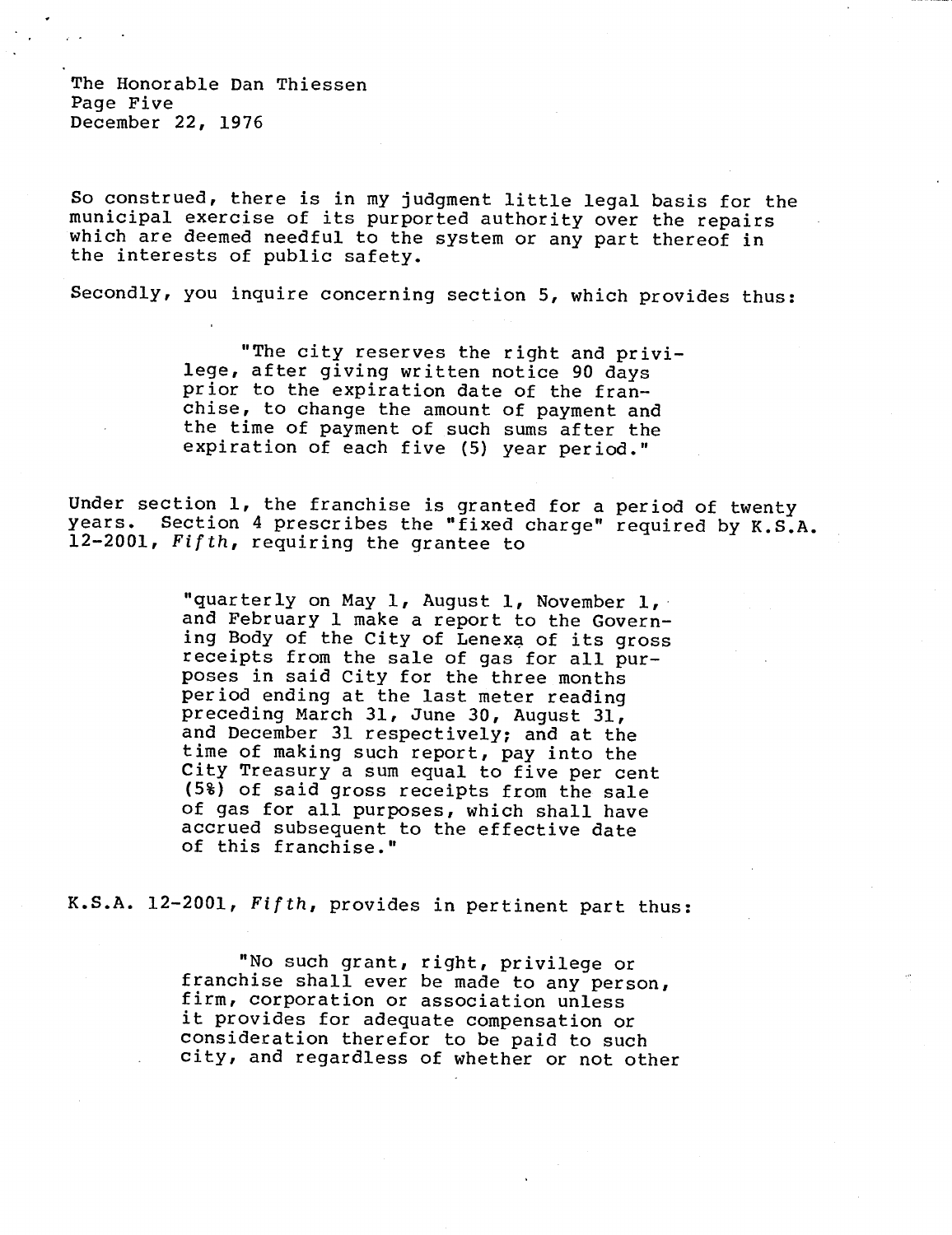or additional compensation is provided for such grantee shall pay annually such fixed charge as may be prescribed in the franchise ordinance. Such fixed charge may consist of a percentage of the gross receipts.  $\cdots$ 

Section 5 purports to reserve to the city the right to change the amount of the "fixed charge" which is provided by section 4 and as required by K.S.A. 12-2001, Fifth. Section 5 allows the change to be made by the city at the expiration of each five year period after giving sufficient notice "prior to the expiration date of the franchise," which is presumably twenty years hence. The "fixed charge", which is specified here as a percentage of gross receipts, is a mandatory provision of any franchise granted under K.S.A. 12-2001, one in which the consumers have an obvious interest, and which must be subject to the approval of the voters pursuant to K.S.A. 12-2001, Sixth. Indeed, K.S.A. 12-2001 is explicit, that franchises may be granted thereunder "upon the express conditions hereinafter imposed, and not otherwise." Any franchise granted thereunder must specify a "fixed charge," which is subject to approval of the voters. Any provision to immunize that "fixed charge" from voter review, and to permit the governing body to alter, it as an administrative or, for that matter, legislative, matter during the life of the franchise or any extension thereof free from the referendum provisions of K.S.A 12-2001, Sixth, is absolutely void and unenforceable, in my judgment. Any attempt by the city governing body to exercise the right purportedly reserved to it under section 5 would render the franchise subject to an action for forfeiture.

Lastly, you inquire whether the ordinance is valid and binding on Union unless and until Union gives its written acceptance. At 12 McQuillin, Municipal Corporations, § 34.06 at p. 18, the writer states thus:

> "When the right to use the streets is granted and accepted and all conditions imposed incident to the right performed, it ceases to be a mere license and becomes a valid contract, and constitutes a vested right. . . . However, until an ordinance granting a franchise is accepted, the franchise lacks the essential elements of a contract. It is a mere proposition." [Emphasis supplied. Footnotes omitted.]